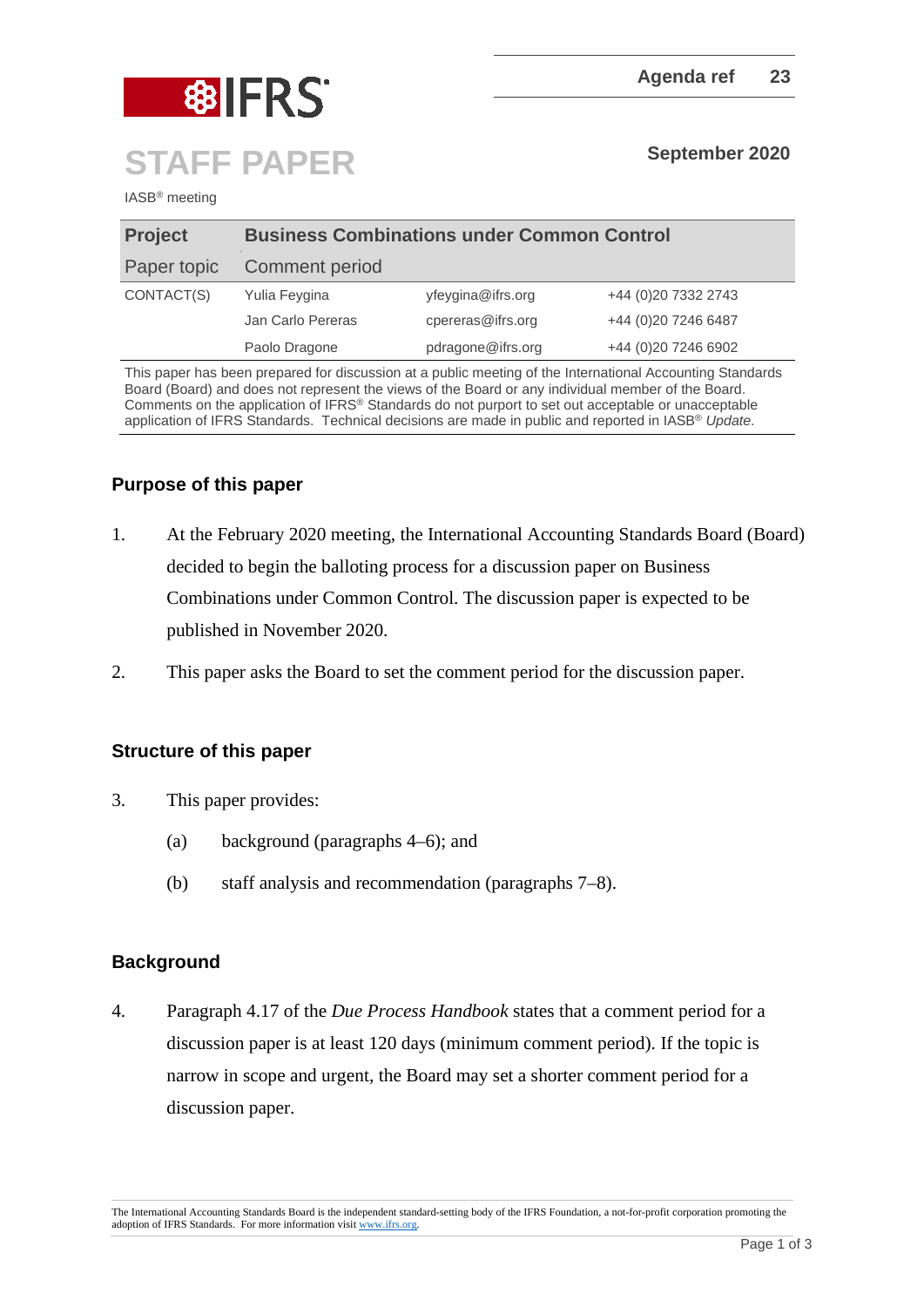- 5. In February 2020 [Agenda Paper 23B](https://cdn.ifrs.org/-/media/feature/meetings/2020/february/iasb/ap23b-bcucc.pdf) *[Due Process](https://cdn.ifrs.org/-/media/feature/meetings/2020/february/iasb/ap23b-bcucc.pdf)*, the staff suggested that a comment period shorter than the minimum period is not appropriate for the project. The staff also suggested that the Board may prefer to allow a comment period longer than the minimum comment period (for example, 180 days) if the Board concludes that stakeholders will need that longer period to develop and submit fully considered comments on the Board's preliminary views.
- 6. In April 2020, the Board held a supplementary meeting to discuss the impact of the coronavirus pandemic (covid-19). At that meeting, the Board decided to extend the consultation period on due process documents that had already been published to provide more time for stakeholders to develop high-quality responses.

## **Staff analysis and recommendation**

- 7. The staff think that allowing a comment period longer than the minimum comment period for the forthcoming discussion paper would:
	- (a) allow debate to mature and give stakeholders sufficient time to draw up high-quality feedback that is more likely to be based on a thorough consideration and discussion of the Board's preliminary views rather than just on instinctive reactions reflecting particular entities' existing practices;
	- (b) allow stakeholders to better manage their schedules and allocate their resources given that the Board expects to consult on a number of projects in 2020–2021 (including, for example, Rate-regulated Activities, Management Commentary, the 2020 Agenda Consultation and the Post-implementation Review of IFRS 10, IFRS 11 and IFRS 12); and
	- (c) further alleviate potential constraints on stakeholder resources brought by covid-19.